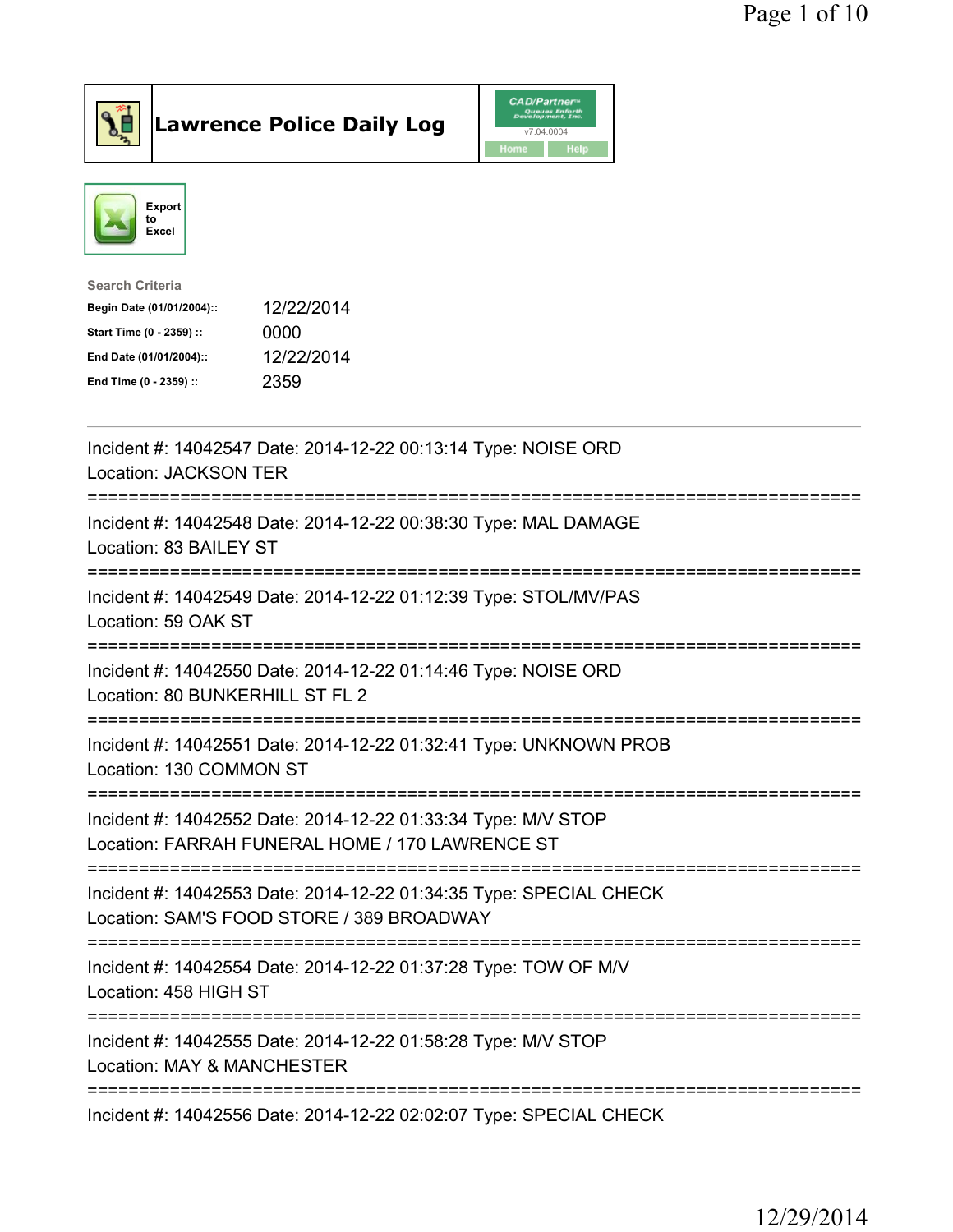Location: CUMBERLAND FARMS / S BROADWAY & SHATTUCK ST =========================================================================== Incident #: 14042557 Date: 2014-12-22 02:09:25 Type: ALARMS Location: GENERAL AUTO SUPPLY / 420 HAVERHILL ST =========================================================================== Incident #: 14042558 Date: 2014-12-22 02:29:51 Type: SUS PERS/MV Location: 20 CHAMPLAIN AV =========================================================================== Incident #: 14042559 Date: 2014-12-22 02:33:05 Type: DISTURBANCE Location: 14 PARK ST =========================================================================== Incident #: 14042560 Date: 2014-12-22 02:42:28 Type: FIGHT Location: 424 HIGH ST =========================================================================== Incident #: 14042561 Date: 2014-12-22 02:46:26 Type: M/V STOP Location: GREENWOOD ST =========================================================================== Incident #: 14042562 Date: 2014-12-22 03:01:25 Type: M/V STOP Location: ARLINGTON ST & BROADWAY =========================================================================== Incident #: 14042563 Date: 2014-12-22 03:50:02 Type: M/V STOP Location: BROADWAY & METHUEN ST =========================================================================== Incident #: 14042564 Date: 2014-12-22 03:50:18 Type: ALARMS Location: AMPARO RESIDENCE / 79 RESERVOIR ST =========================================================================== Incident #: 14042565 Date: 2014-12-22 03:54:49 Type: AMBULANCE ASSSI Location: 10 DIAMOND ST #5 =========================================================================== Incident #: 14042566 Date: 2014-12-22 04:06:19 Type: BUILDING CHK Location: 26 KINGSTON ST FL 1 =========================================================================== Incident #: 14042567 Date: 2014-12-22 05:33:41 Type: TOW/REC/STOL Location: 552 HAMPSHIRE ST =========================================================================== Incident #: 14042568 Date: 2014-12-22 06:06:22 Type: STOL/MV/PAS Location: 552 HAMPSHIRE ST =========================================================================== Incident #: 14042569 Date: 2014-12-22 07:00:11 Type: PARK & WALK Location: CVS PHARMACY / 266 BROADWAY =========================================================================== Incident #: 14042570 Date: 2014-12-22 07:00:25 Type: COURT TIME Location: SALEM SUPERIOR / null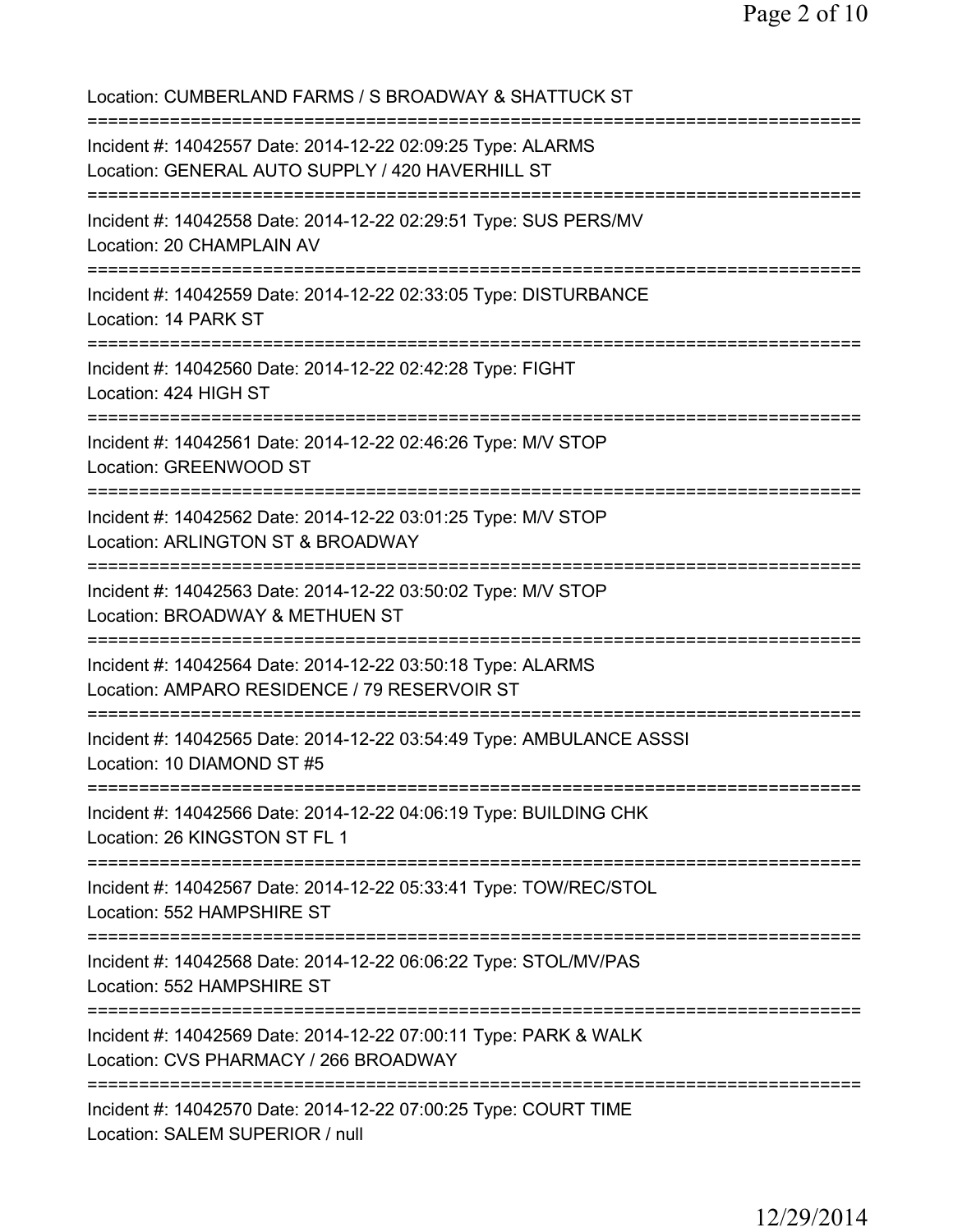| Incident #: 14042571 Date: 2014-12-22 07:06:59 Type: TRANSPORT<br>Location: JUVENILE LOCKUP / null                                                          |
|-------------------------------------------------------------------------------------------------------------------------------------------------------------|
| Incident #: 14042572 Date: 2014-12-22 07:16:14 Type: M/V STOP<br>Location: S BROADWAY & DRACUT                                                              |
| Incident #: 14042573 Date: 2014-12-22 07:19:51 Type: TOW OF M/V<br>Location: 64 PLEASANT ST                                                                 |
| Incident #: 14042574 Date: 2014-12-22 08:03:38 Type: TRANSPORT<br>Location: PRISONER / 567 MT VERNON ST                                                     |
| =========================<br>Incident #: 14042575 Date: 2014-12-22 08:07:32 Type: MAL DAMAGE<br>Location: 550 BROADWAY                                      |
| Incident #: 14042576 Date: 2014-12-22 08:26:03 Type: INVESTIGATION<br>Location: VALLEY'S TOWING / 150 MERRIMACK ST<br>===================================== |
| Incident #: 14042577 Date: 2014-12-22 08:35:22 Type: MV/BLOCKING<br><b>Location: 12 SUMNER AV</b>                                                           |
| Incident #: 14042578 Date: 2014-12-22 08:36:13 Type: STOL/MV/PAS<br>Location: 38 ORCHARD ST                                                                 |
| Incident #: 14042579 Date: 2014-12-22 08:41:12 Type: LIC PLATE STO<br>Location: 18 EXETER ST                                                                |
| Incident #: 14042580 Date: 2014-12-22 08:54:04 Type: A&B D/W/ PROG<br>Location: 405 ANDOVER ST                                                              |
| Incident #: 14042581 Date: 2014-12-22 09:00:29 Type: SUS PERS/MV<br>Location: 40 ALBION ST                                                                  |
| Incident #: 14042583 Date: 2014-12-22 09:14:08 Type: B&E/MV/PAST<br>Location: 170 SALEM ST                                                                  |
| Incident #: 14042582 Date: 2014-12-22 09:18:16 Type: MAL DAMAGE<br>Location: 47 CROSBY ST                                                                   |
| Incident #: 14042584 Date: 2014-12-22 09:28:05 Type: MAL DAMAGE<br>Location: SALVATION ARMY / 250 HAVERHILL ST                                              |
|                                                                                                                                                             |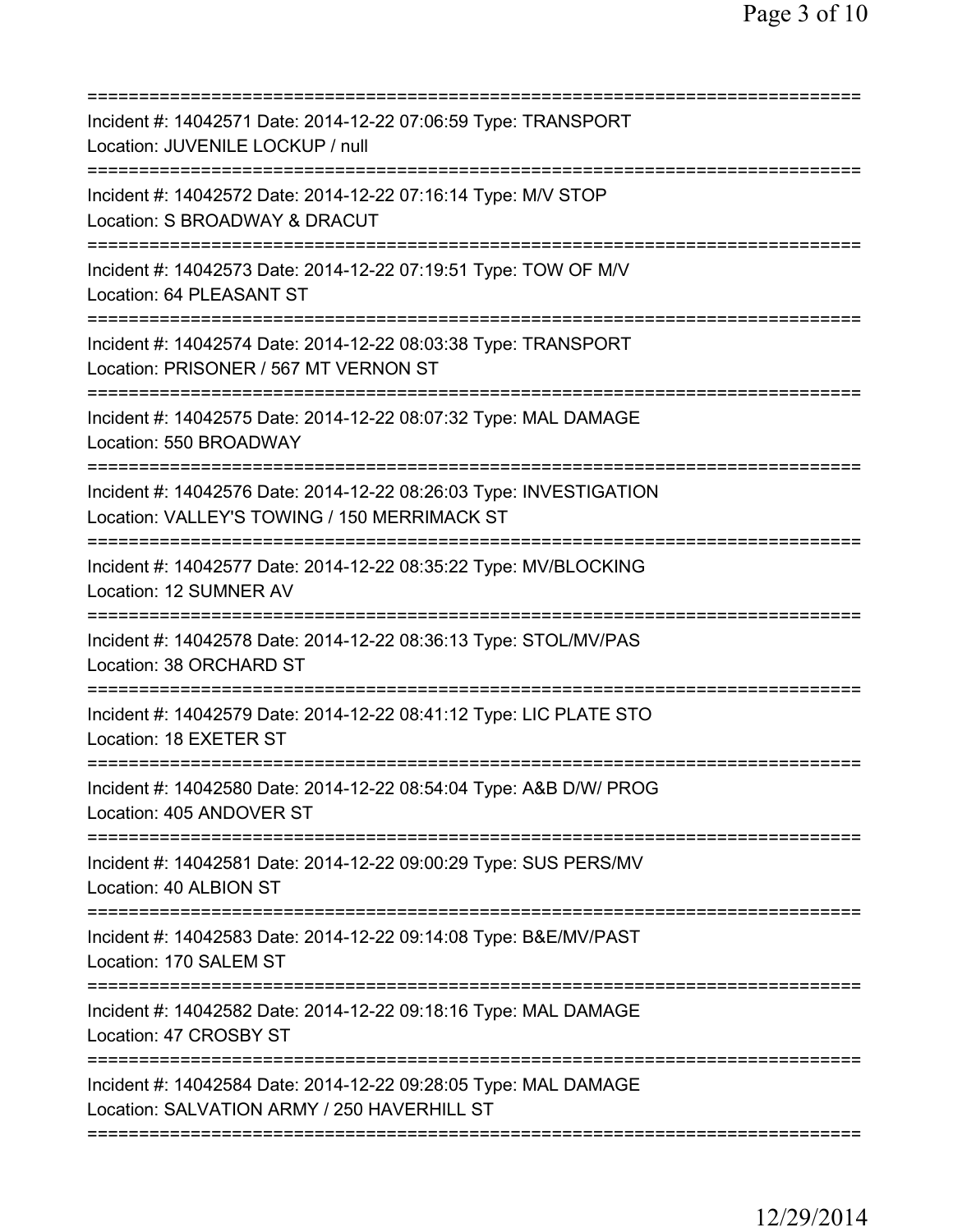| Incident #: 14042586 Date: 2014-12-22 09:31:33 Type: MAL DAMAGE<br>Location: 18 CRESCENT ST                                                  |
|----------------------------------------------------------------------------------------------------------------------------------------------|
| Incident #: 14042585 Date: 2014-12-22 09:38:29 Type: HIT & RUN M/V<br>Location: RYNNES AUTO / 1 OSGOOD ST                                    |
| Incident #: 14042587 Date: 2014-12-22 09:53:22 Type: MEDIC SUPPORT<br><b>Location: WEST ST</b>                                               |
| Incident #: 14042588 Date: 2014-12-22 09:54:41 Type: STOL/MV/PAS<br>Location: 14 CLARKE ST                                                   |
| Incident #: 14042589 Date: 2014-12-22 09:59:29 Type: SUS PERS/MV<br>Location: 31 EXETER ST                                                   |
| Incident #: 14042590 Date: 2014-12-22 10:13:16 Type: 911 HANG UP<br>Location: 606 HOWARD ST FL 2<br>---------                                |
| Incident #: 14042592 Date: 2014-12-22 10:19:05 Type: RECOV/STOL/MV<br>Location: U-HAUL RENTAL / 375 BROADWAY<br>:=========================== |
| Incident #: 14042591 Date: 2014-12-22 10:19:57 Type: PARK & WALK<br>Location: 300 CANAL ST                                                   |
| Incident #: 14042593 Date: 2014-12-22 10:35:58 Type: M/V STOP<br>Location: LEBENON ST & WHITE ST                                             |
| Incident #: 14042597 Date: 2014-12-22 10:43:45 Type: KEEP PEACE<br>Location: 193 BRUCE ST FL 2                                               |
| ======================<br>Incident #: 14042594 Date: 2014-12-22 10:43:54 Type: ALARM/BURG<br>Location: 133 OLIVE AV                          |
| Incident #: 14042596 Date: 2014-12-22 10:47:24 Type: MEDIC SUPPORT<br>Location: 439 S UNION ST                                               |
| Incident #: 14042595 Date: 2014-12-22 10:49:23 Type: UNKNOWN PROB<br>Location: 167 ESSEX ST #3                                               |
| Incident #: 14042598 Date: 2014-12-22 10:57:13 Type: STOL/MV/PAS<br>Location: 296 BROADWAY                                                   |
| Incident #: 14042599 Date: 2014-12-22 10:57:42 Type: SUS PERS/MV                                                                             |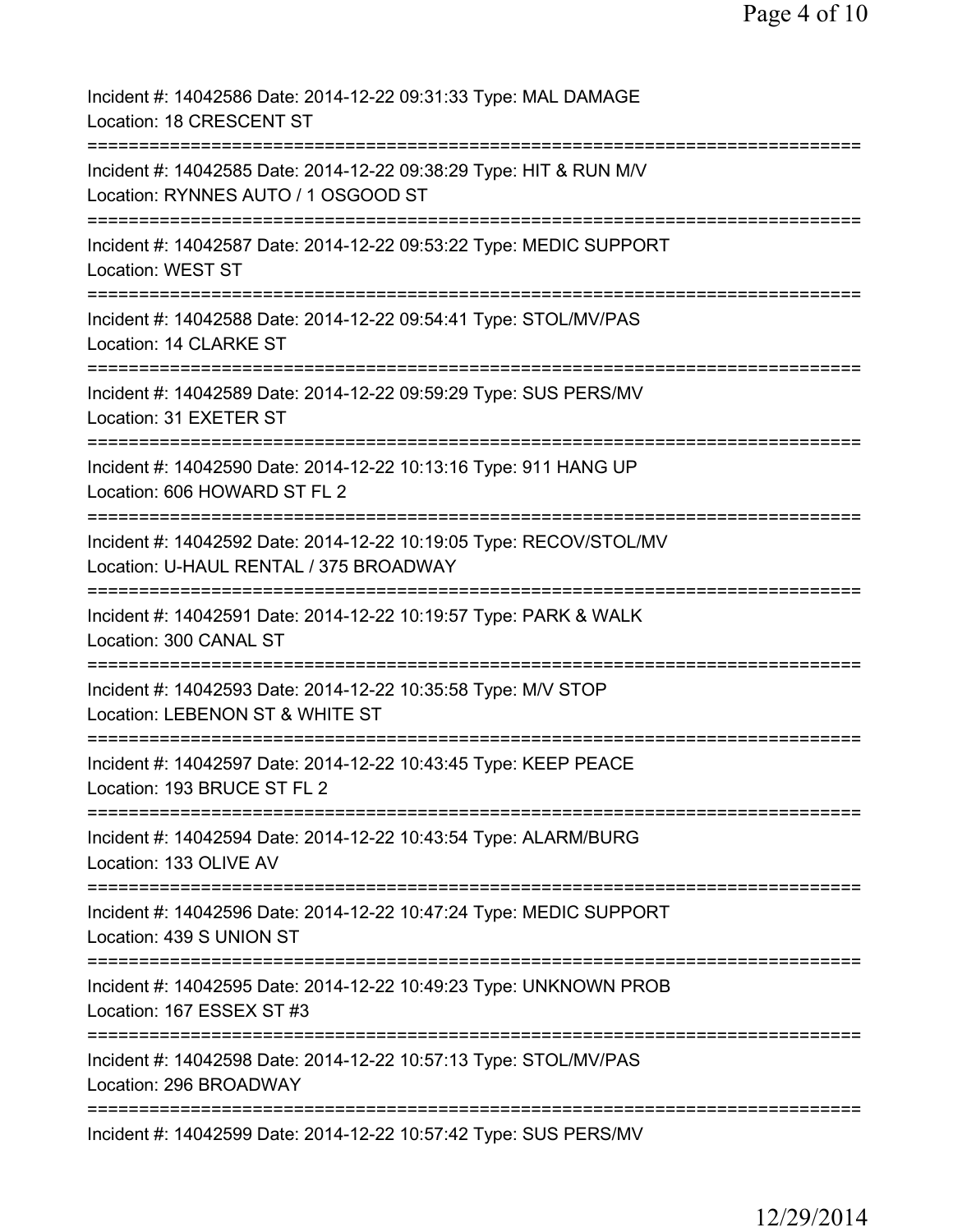| Location: 17 MILTON ST                                                                                                                      |
|---------------------------------------------------------------------------------------------------------------------------------------------|
| Incident #: 14042602 Date: 2014-12-22 11:03:13 Type: LOST PROPERTY<br>Location: 14 GREEN ST FL 2                                            |
| Incident #: 14042601 Date: 2014-12-22 11:04:07 Type: HIT & RUN M/V<br>Location: NORTHEN CRAFT / 250 CANAL ST                                |
| Incident #: 14042600 Date: 2014-12-22 11:04:20 Type: PARK & WALK<br>Location: 300 CANAL ST                                                  |
| Incident #: 14042604 Date: 2014-12-22 11:13:47 Type: LOST PROPERTY<br><b>Location: PARK ST</b>                                              |
| Incident #: 14042603 Date: 2014-12-22 11:19:06 Type: M/V STOP<br>Location: FARNHAM ST & FOSTER ST                                           |
| Incident #: 14042605 Date: 2014-12-22 11:23:02 Type: ANIMAL COMPL<br>Location: 146 OLIVE AV                                                 |
| Incident #: 14042606 Date: 2014-12-22 11:27:16 Type: LIC PLATE STO<br>Location: 15 KENDALL ST                                               |
| Incident #: 14042607 Date: 2014-12-22 11:32:13 Type: ALARM/BURG<br>Location: 463 LOWELL ST                                                  |
| Incident #: 14042608 Date: 2014-12-22 11:50:01 Type: B&E/PROG<br>Location: 3 PACKARD ST                                                     |
| Incident #: 14042609 Date: 2014-12-22 12:00:19 Type: HIT & RUN M/V<br>Location: EBLEN FASHION / 490 ESSEX ST                                |
| Incident #: 14042610 Date: 2014-12-22 12:07:42 Type: DISTURBANCE<br>Location: 778 ESSEX ST                                                  |
| Incident #: 14042611 Date: 2014-12-22 12:19:13 Type: ASSIST FIRE<br>Location: 43 BENNINGTON ST FL 2                                         |
| Incident #: 14042612 Date: 2014-12-22 12:41:06 Type: M/V STOP<br>Location: BROADWAY & METHUEN ST                                            |
| =====================================<br>Incident #: 14042613 Date: 2014-12-22 12:43:09 Type: MISSING PERS<br>Location: 4 BENNINGTON ST #90 |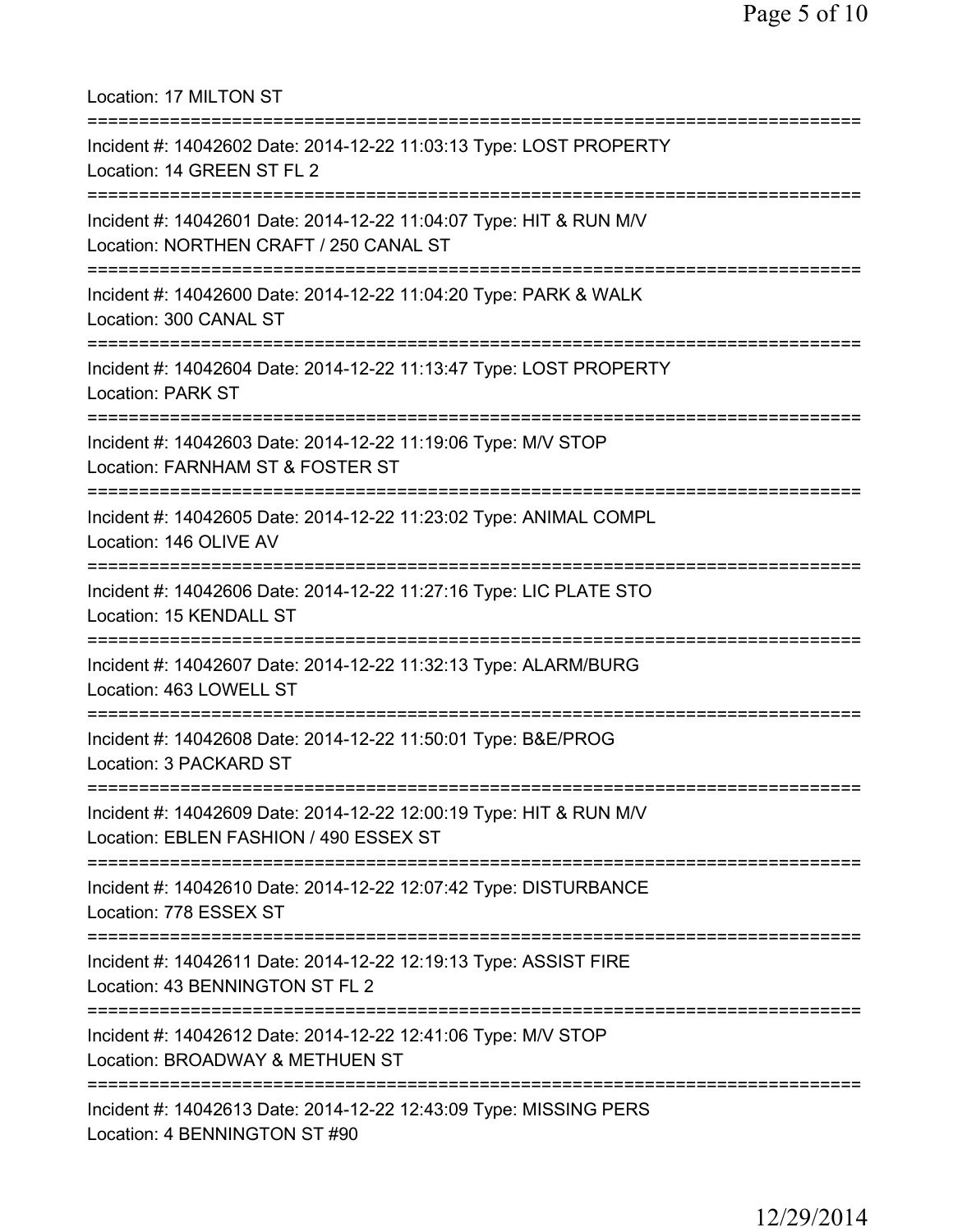| Incident #: 14042614 Date: 2014-12-22 12:53:20 Type: INVESTIGATION<br>Location: TD BANK / 450 ESSEX ST                                         |
|------------------------------------------------------------------------------------------------------------------------------------------------|
| Incident #: 14042615 Date: 2014-12-22 13:03:05 Type: ROBBERY PAST<br>Location: DUNKIN DONUTS / 123 LAWRENCE ST                                 |
| Incident #: 14042616 Date: 2014-12-22 13:14:20 Type: HIT & RUN M/V<br>Location: EBLEN FASHION / 490 ESSEX ST<br>.============================= |
| Incident #: 14042617 Date: 2014-12-22 13:16:49 Type: STOLEN PROP<br>Location: 424 HIGH ST                                                      |
| Incident #: 14042618 Date: 2014-12-22 14:06:07 Type: AUTO ACC/NO PI<br>Location: POST OFFICE / 431 COMMON ST                                   |
| Incident #: 14042620 Date: 2014-12-22 14:06:52 Type: SUS PERS/MV<br>Location: 19 BROOK ST                                                      |
| Incident #: 14042619 Date: 2014-12-22 14:07:09 Type: AMBULANCE ASSSI<br>Location: 78 CROSS ST #2                                               |
| Incident #: 14042621 Date: 2014-12-22 14:20:37 Type: DRUG VIO<br>Location: KFC / 490 S UNION ST                                                |
| Incident #: 14042622 Date: 2014-12-22 14:21:51 Type: DRUG VIO<br>Location: 10 PHILLIPS ST                                                      |
| =================<br>Incident #: 14042623 Date: 2014-12-22 14:45:12 Type: SUS PERS/MV<br><b>Location: S CANAL ST</b>                           |
| Incident #: 14042624 Date: 2014-12-22 14:57:47 Type: NEIGHBOR PROB<br>Location: 14 BIRCH ST FL 1                                               |
| Incident #: 14042625 Date: 2014-12-22 15:25:30 Type: M/V STOP<br>Location: 120 WEST ST                                                         |
| Incident #: 14042626 Date: 2014-12-22 15:29:45 Type: INVEST CONT<br>Location: 90 LOWELL ST                                                     |
| Incident #: 14042627 Date: 2014-12-22 15:39:57 Type: LIC PLATE STO<br>Location: 50 PROSPECT ST                                                 |
|                                                                                                                                                |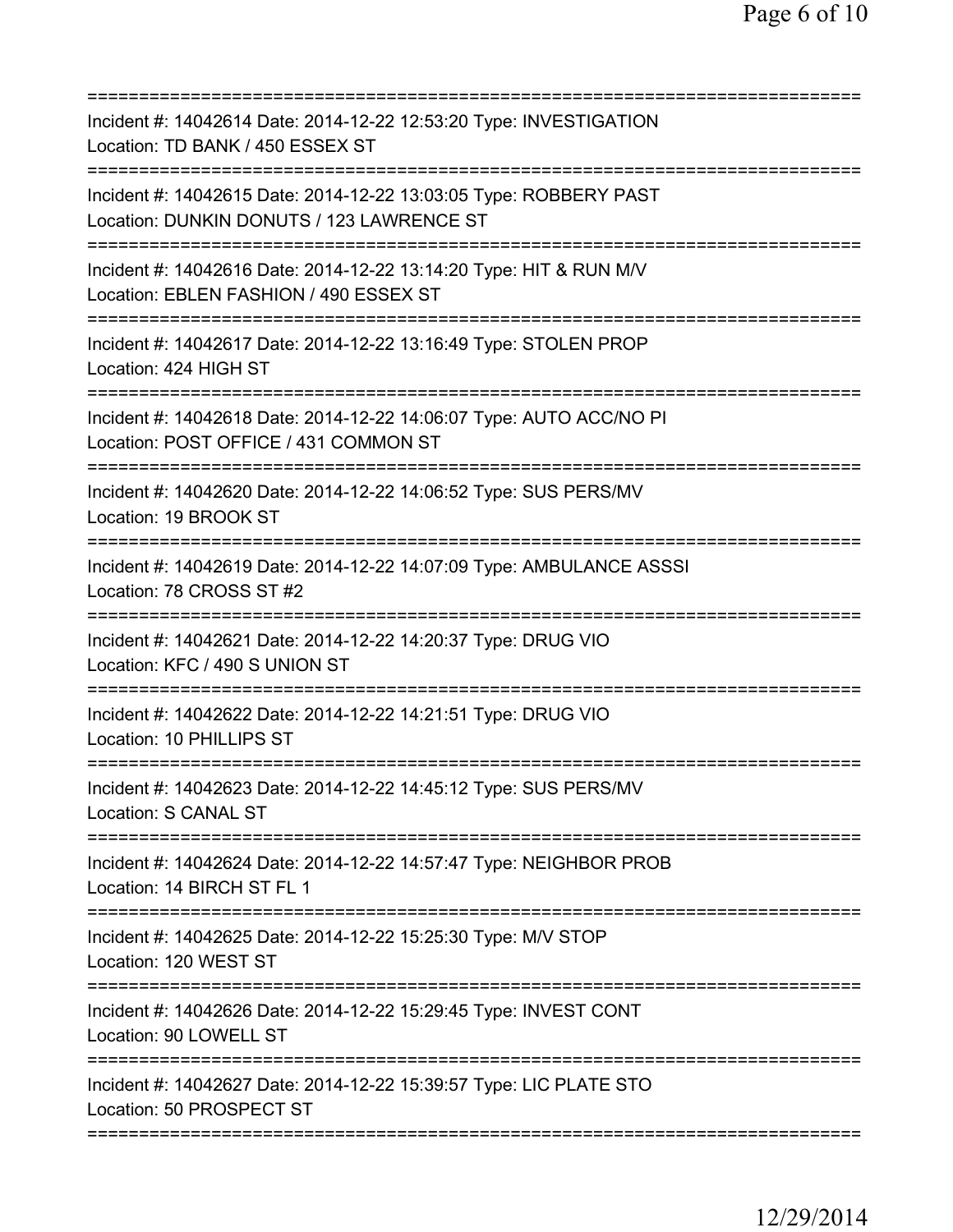| Incident #: 14042628 Date: 2014-12-22 15:42:42 Type: 209A/SERVE<br>Location: 12 CANTERBURY ST                                             |
|-------------------------------------------------------------------------------------------------------------------------------------------|
| Incident #: 14042629 Date: 2014-12-22 15:46:57 Type: M/V STOP<br>Location: CENTRAL BRIDGE / 0 MERRIMACK ST                                |
| Incident #: 14042630 Date: 2014-12-22 15:59:38 Type: E911 HANGUP<br>Location: 6 ABBOTT ST                                                 |
| Incident #: 14042631 Date: 2014-12-22 16:07:54 Type: ROBBERY UNARM<br>Location: LOWELL ST & MILTON ST                                     |
| Incident #: 14042632 Date: 2014-12-22 16:12:44 Type: M/V STOP<br>Location: 342 BROADWAY                                                   |
| =====================================<br>Incident #: 14042633 Date: 2014-12-22 16:19:43 Type: AMBULANCE ASSSI<br>Location: 264 JACKSON ST |
| Incident #: 14042634 Date: 2014-12-22 16:22:49 Type: 209A/SERVE<br>Location: 42 SPRINGFIELD ST #2                                         |
| Incident #: 14042635 Date: 2014-12-22 16:30:26 Type: 209A/SERVE<br>Location: 201 BAILEY ST                                                |
| Incident #: 14042636 Date: 2014-12-22 16:42:51 Type: AMBULANCE ASSSI<br>Location: 298 LAWRENCE ST FL 2                                    |
| Incident #: 14042637 Date: 2014-12-22 16:50:23 Type: ASSSIT OTHER PD<br>Location: E HAVERHILL ST & ROLLINS ST                             |
| Incident #: 14042638 Date: 2014-12-22 16:51:41 Type: INVEST CONT<br>Location: 90 LOWELL ST                                                |
| Incident #: 14042639 Date: 2014-12-22 16:57:51 Type: AUTO ACC/NO PI<br>Location: ARLINGTON ST & LAWRENCE ST                               |
| Incident #: 14042640 Date: 2014-12-22 17:09:02 Type: B&E/PAST<br>Location: 17 MILTON ST                                                   |
| Incident #: 14042641 Date: 2014-12-22 17:18:56 Type: DISORDERLY<br>Location: BREEN, JOHN MEMORIAL FUNERAL / 122 AMESBURY ST               |
| Incident #: 14042642 Date: 2014-12-22 17:29:50 Type: M/V STOP                                                                             |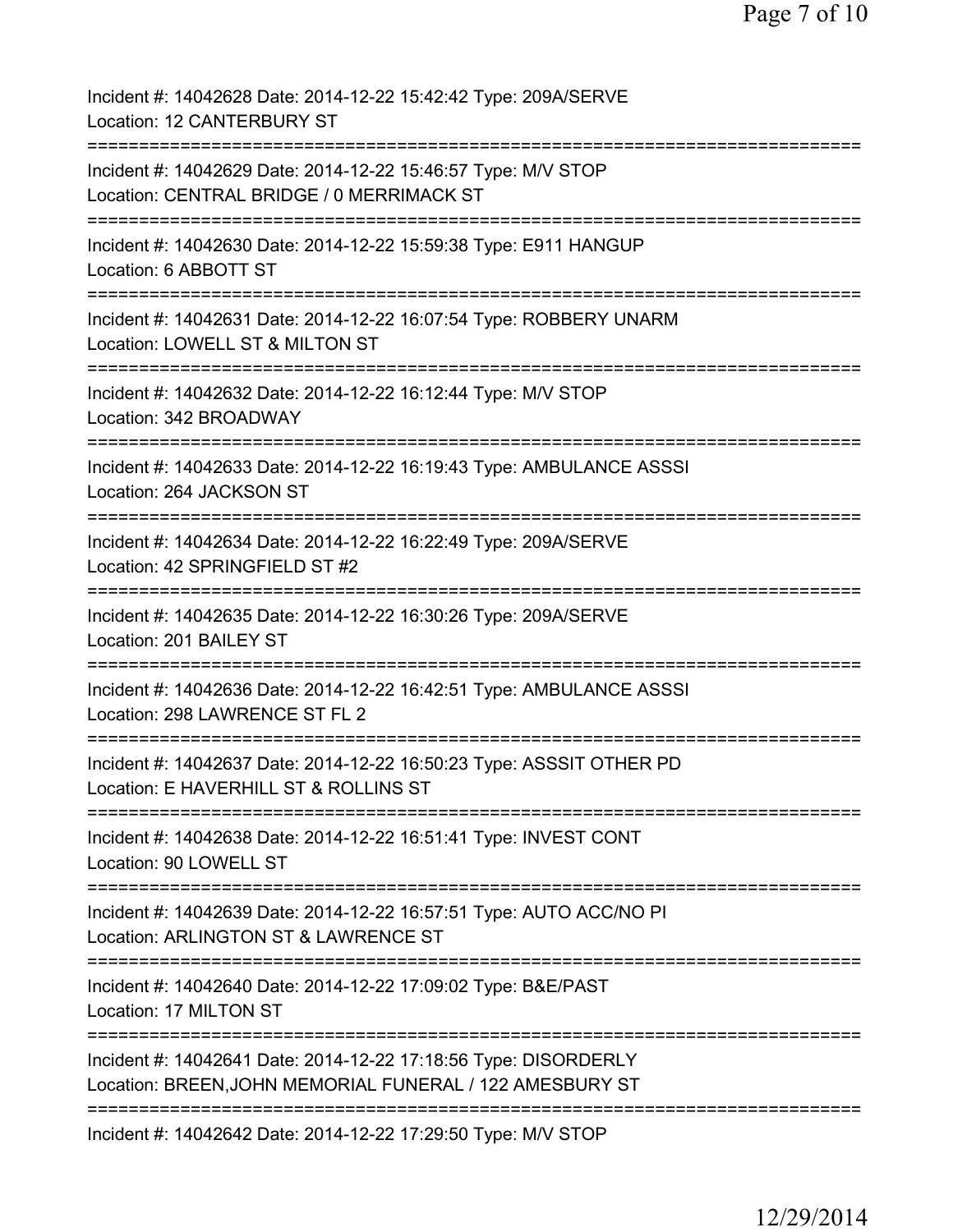| Location: JACKSON ST & JACKSON CT<br>================================                                                                          |
|------------------------------------------------------------------------------------------------------------------------------------------------|
| Incident #: 14042643 Date: 2014-12-22 17:33:00 Type: M/V STOP<br>Location: 52 COMMON ST<br>================================                    |
| Incident #: 14042644 Date: 2014-12-22 17:48:02 Type: ALARM/BURG<br>Location: TABERNACULO DE ADORACION / 96 E HAVERHILL ST                      |
| Incident #: 14042645 Date: 2014-12-22 17:57:49 Type: NOTIFICATION<br>Location: 178 DAWES ST                                                    |
| ==================<br>Incident #: 14042646 Date: 2014-12-22 17:58:20 Type: ALARM/BURG<br>Location: 3 WOODLAND CT                               |
| Incident #: 14042647 Date: 2014-12-22 18:08:14 Type: M/V STOP<br>Location: 350 ESSEX ST                                                        |
| Incident #: 14042648 Date: 2014-12-22 18:11:05 Type: SUS PERS/MV<br>Location: DENNYS / 160 WINTHROP AV                                         |
| Incident #: 14042649 Date: 2014-12-22 18:12:25 Type: HOME INVASION<br>Location: 15 WALNUT ST                                                   |
| Incident #: 14042652 Date: 2014-12-22 18:22:12 Type: GENERAL SERV<br>Location: 58 WILLOW ST FL 3                                               |
| Incident #: 14042650 Date: 2014-12-22 18:23:32 Type: B&E/PAST<br>Location: 109 RIVER POINTE WY #4108                                           |
| =====================================<br>Incident #: 14042651 Date: 2014-12-22 18:24:13 Type: UNKNOWN PROB<br>Location: 14 BELKNAP ST          |
| ==================================<br>Incident #: 14042653 Date: 2014-12-22 18:56:46 Type: DRUG VIO<br>Location: MANCHESTER ST & WASHINGTON ST |
| Incident #: 14042654 Date: 2014-12-22 19:22:40 Type: M/V STOP<br>Location: BROADWAY & LOWELL ST                                                |
| ===============================<br>Incident #: 14042655 Date: 2014-12-22 19:41:22 Type: MISSING PERS<br>Location: 73 HOLLY ST FL 2             |
| Incident #: 14042656 Date: 2014-12-22 19:45:09 Type: M/V STOP<br>Location: ESSEX ST & MILL ST                                                  |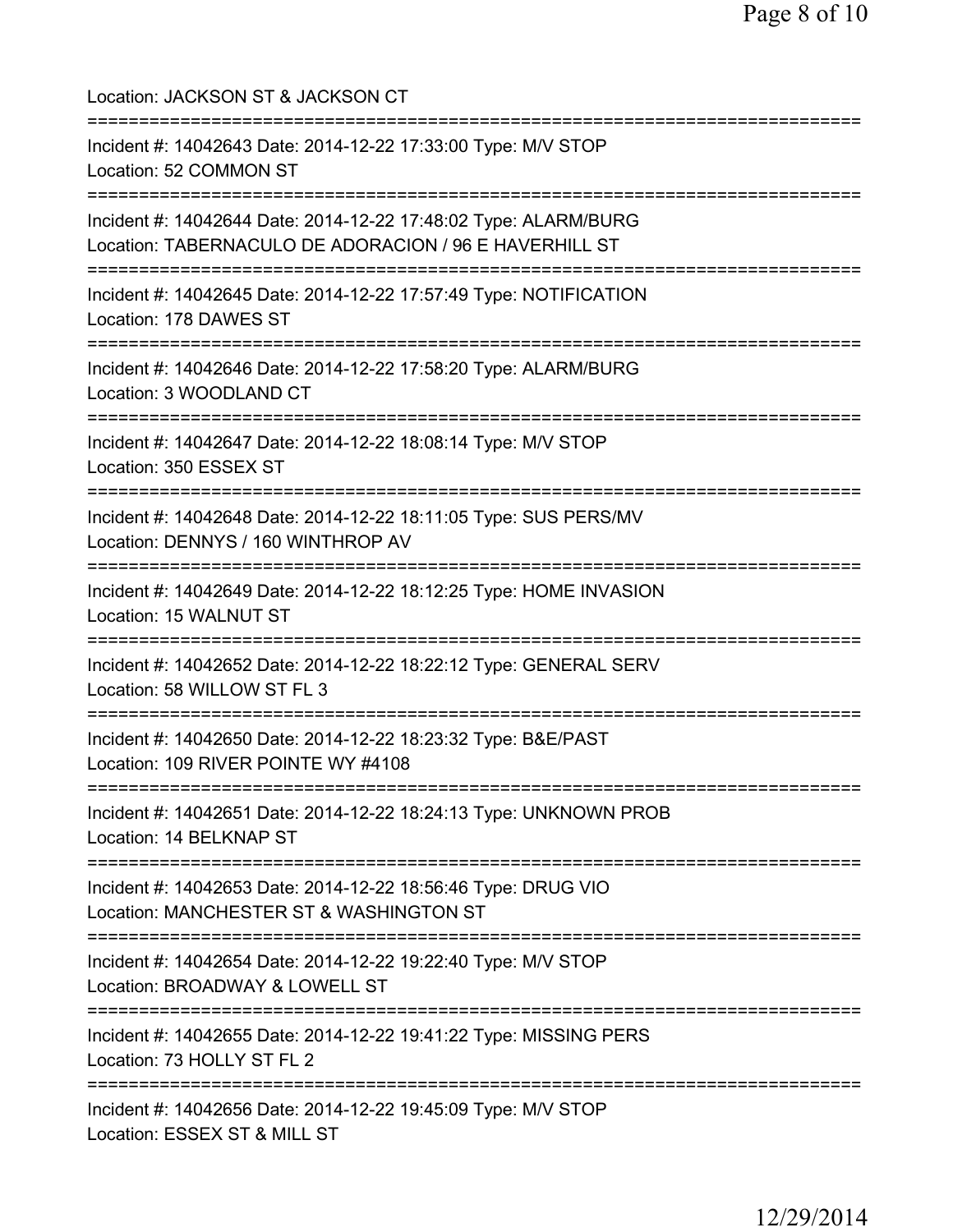| Incident #: 14042657 Date: 2014-12-22 20:20:12 Type: M/V STOP<br>Location: 783 ESSEX ST                                  |
|--------------------------------------------------------------------------------------------------------------------------|
| Incident #: 14042658 Date: 2014-12-22 20:37:36 Type: SUICIDE ATTEMPT<br>Location: 160 JACKSON ST FL 1                    |
| Incident #: 14042659 Date: 2014-12-22 21:03:50 Type: SUS PERS/MV<br>Location: 50 BROADWAY                                |
| Incident #: 14042660 Date: 2014-12-22 21:12:46 Type: SUS PERS/MV<br>Location: GENERAL ST & PROSPECT ST                   |
| Incident #: 14042661 Date: 2014-12-22 21:31:07 Type: NOISE ORD<br>Location: 570 S UNION ST #23 FL REAR                   |
| Incident #: 14042662 Date: 2014-12-22 21:43:55 Type: DOMESTIC/PROG<br>Location: 274 E HAVERHILL ST #12 FL 2              |
| Incident #: 14042663 Date: 2014-12-22 22:06:44 Type: DISTURBANCE<br>Location: LAWRENCE GENERAL HOSPITAL / 1 GENERAL ST   |
| Incident #: 14042664 Date: 2014-12-22 22:44:41 Type: ROBBERY UNARM<br>Location: 30 MARLBORO ST<br>====================== |
| Incident #: 14042665 Date: 2014-12-22 22:45:56 Type: INVEST CONT<br>Location: 476 RIVERSIDE DR #202                      |
| Incident #: 14042666 Date: 2014-12-22 22:54:46 Type: RECOV/STOL/MV<br>Location: 199 HOWARD ST                            |
| Incident #: 14042667 Date: 2014-12-22 23:11:56 Type: SUS PERS/MV<br>Location: 201 E HAVERHILL ST                         |
| Incident #: 14042668 Date: 2014-12-22 23:14:54 Type: ALARM/BURG<br>Location: LA FRUITERIA / 75 MANCHESTER ST             |
| Incident #: 14042669 Date: 2014-12-22 23:46:49 Type: ALARM/BURG<br>Location: LAWRENCE BOYS + GIRLS CLUB / 136 WATER ST   |
|                                                                                                                          |

369 record(s)